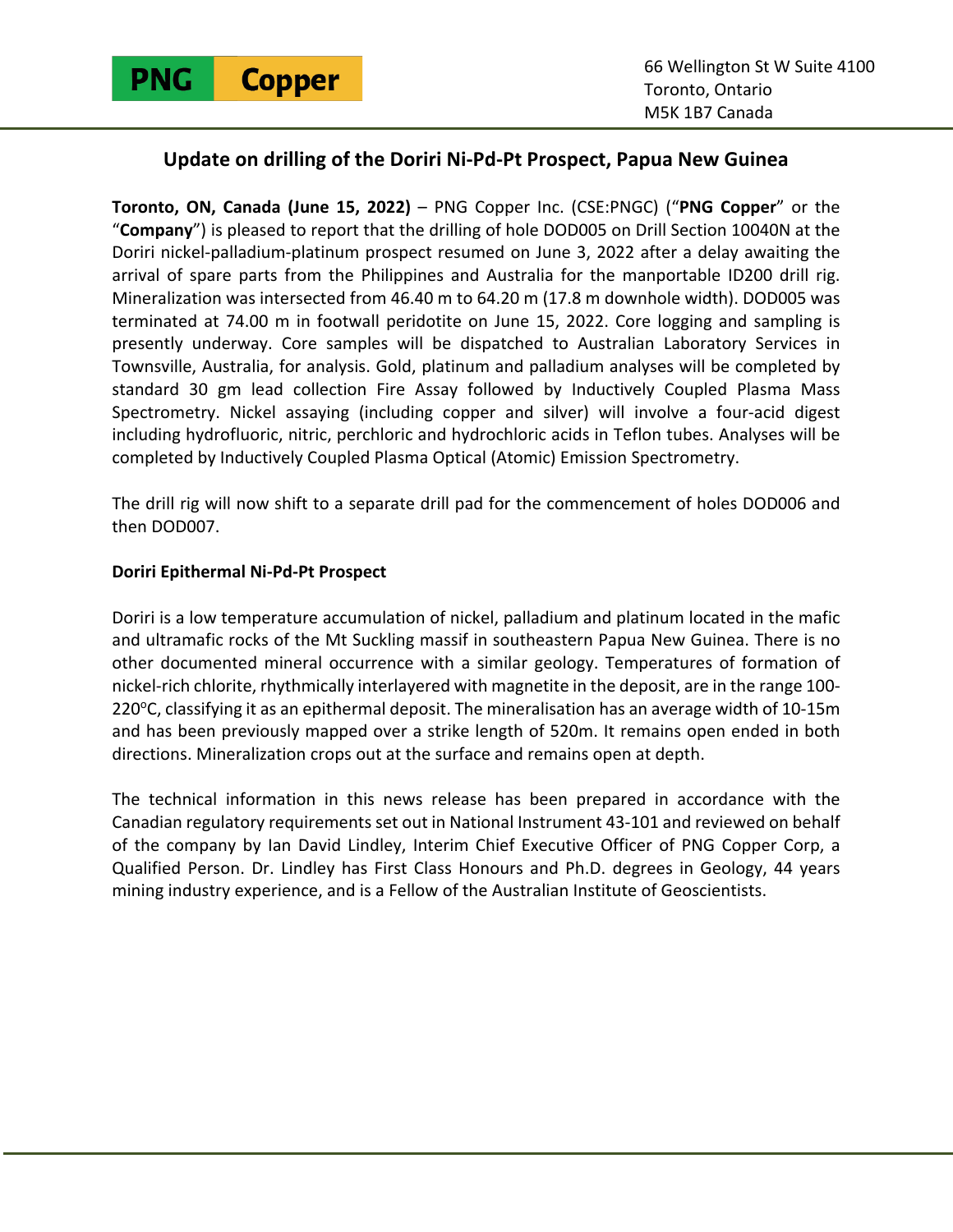



**Drill section 10040N showing existing holes DOD001 and DOD002, completed in 2012, present hole DOD005 and a proposed hole**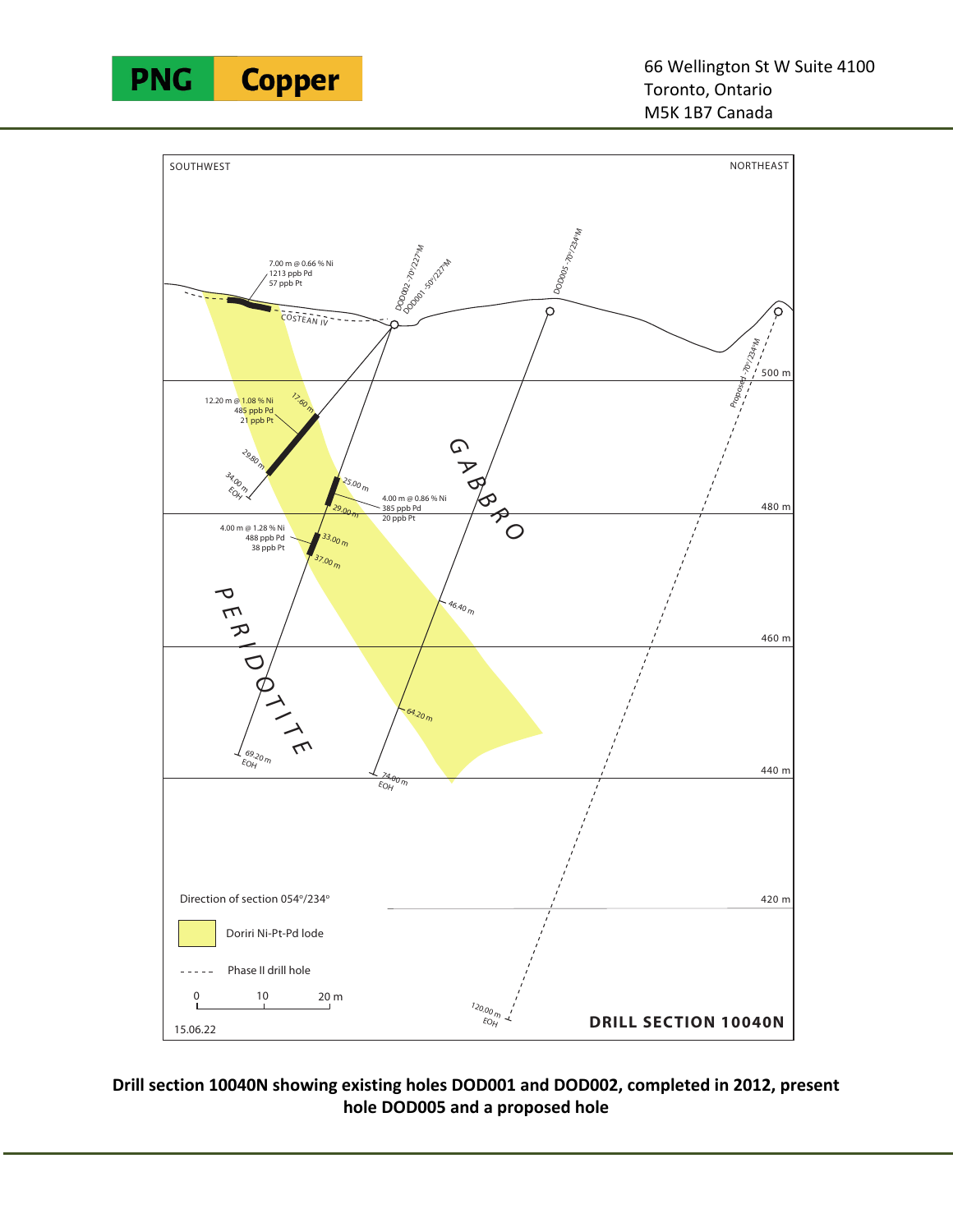



**Drill site DOD005 (left) with drillers camp, Section 10400N**

## **Annual General Meeting of Shareholders Update**

The Company's annual shareholders meeting which will be held in a digital format is scheduled for 10 a.m. Eastern Time on Thursday June 30, 2022. The Company is pleased to note that in addition to the current board members, Steve Balch, a former director of the Company, and Paul Rokeby, the Company's CFO, are also nominated to the board.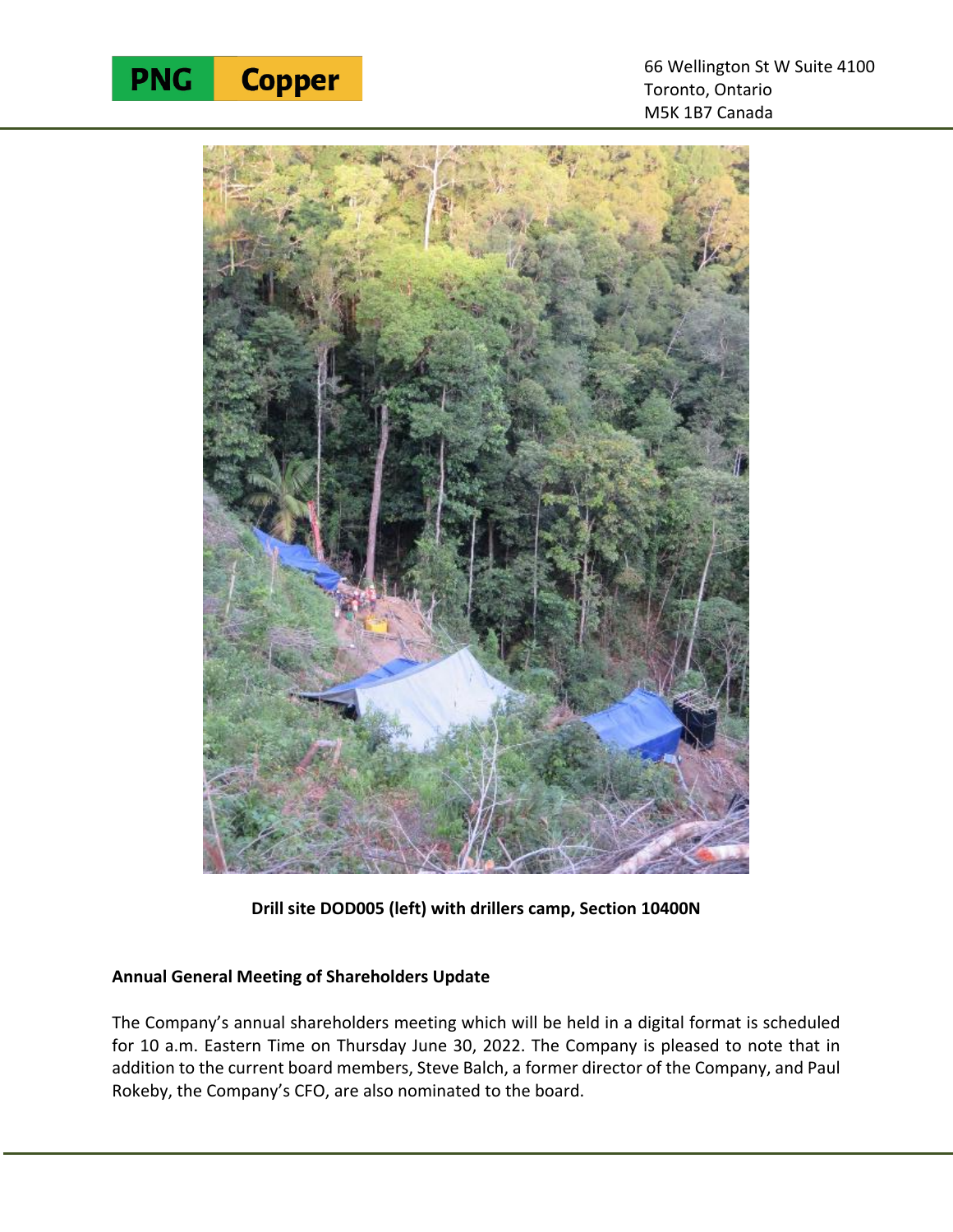

### **About PNG Copper Inc.**

PNG Copper Inc. is a mineral exploration company focused on acquiring, exploring, and developing quality mineral properties in Papua New Guinea. The Company's core values are respect for the Community, the Landowners, the environment and operating a safe workplace for its employees. The Company is also committed to best practice standards of Corporate Governance.

### **For further information please visit the Company's website at pngcopper.ca or contact:**

**PNG Copper Inc.**  Paul Rokeby, Chief Financial Officer Tel: +1.705.465.1880

*This news release does not constitute an offer to sell or a solicitation of an offer to buy nor shall there be any sale of any of the securities in any jurisdiction in which such offer, solicitation or sale would be unlawful, including any of the securities in the United States of America. The securities have not been and will not be registered under the United States Securities Act of 1933, as amended (the "1933 Act") or any state securities laws and may not be offered or sold within the United States or to, or for account or benefit of, U.S. Persons (as defined in Regulation S under the 1933 Act) unless registered under the 1933 Act and applicable state securities laws, or an exemption from such registration requirements is available.*

*Neither the Canadian Securities Exchange nor its Market Regulator (as that term is defined in the policies of the Canadian Securities Exchange) accepts responsibility for the adequacy or accuracy of this release.*

#### **Forward-Looking Statements**

*This Press Release contains forward-looking information within the meaning of applicable securities laws. When used in this document, the words "may", "would", "could", "will", "intend", "plan", "anticipate", "believe", "estimate", "targeted" and similar expressions are intended to identify forward-looking statements. Forward-looking information in this news release includes, but is not limited to, information concerning the drilling on PNG Copper property, dispatch of samples to Australia, procedures for mineral analyses, the Company's objectives, goals or future plans, statements. Since forwardlooking statements are based on assumptions and address future events and conditions, by their very nature they involve inherent risks and uncertainties which may cause actual results to differ materially from the statements made.*

*These assumptions include industry assumptions relating to, the price of copper, gold and other metals, currency and interest rate fluctuations, and assumptions concerning mineralization, mineral recoveries, the ability to conduct exploration activities in Papua New Guinea, and assumptions concerning COVID-19. Factors that could cause actual results to vary from the Company's stated expectations include, but are not limited to, mineral price and exchange rate fluctuations, increased competition and general economic and market factors, potential mineralization not being as anticipated, uncertainties inherent in the estimation of mineral resources, exploration and mine development plans, timing of the commencement of operations and estimates of market conditions, failure to identify mineral resources, failure to convert estimated mineral resources to reserves, the inability to complete a feasibility study which recommends a production decision, the preliminary nature of metallurgical test results, delays in obtaining or failures to obtain required governmental, environmental or other project approvals, political risks, uncertainties relating to the availability and costs of financing needed in the future, changes in equity markets, inflation, changes in exchange rates, fluctuations in commodity prices, delays in the development of projects, capital and operating costs varying significantly from estimates.*